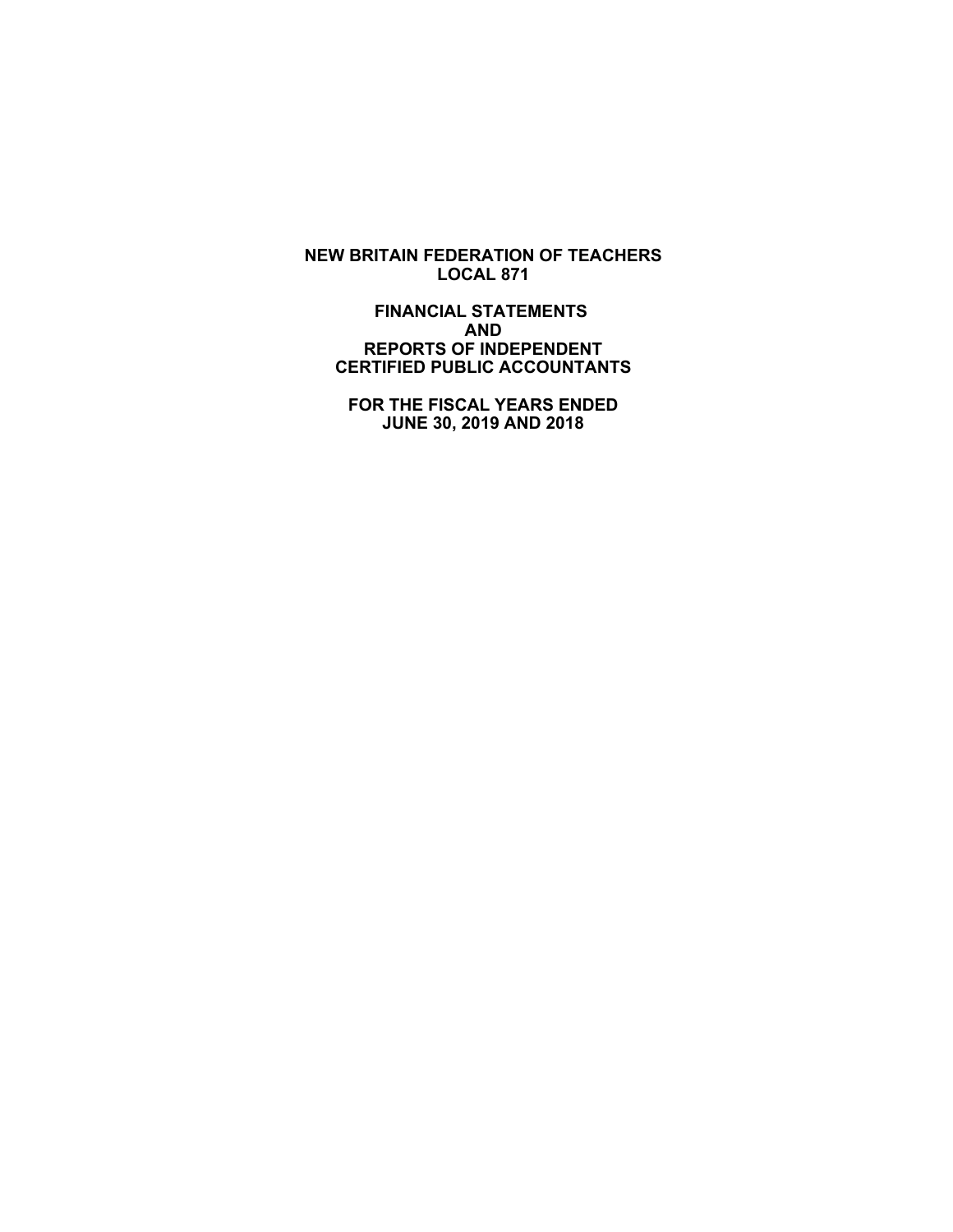# **NEW BRITAIN FEDERATION OF TEACHERS LOCAL 871 TABLE OF CONTENTS FOR THE FISCAL YEARS ENDED JUNE 30, 2019 AND 2018**

| REPORT OF INDEPENDENT CERTIFIED PUBLIC ACCOUNTANTS                                     |   |
|----------------------------------------------------------------------------------------|---|
| STATEMENT OF FINANCIAL POSITION, JUNE 30, 2019 AND 2018                                |   |
| STATEMENT OF ACTIVITIES FOR THE FISCAL YEARS ENDED JUNE<br>30, 2019 AND 2018           | 2 |
| STATEMENT OF CASH FLOWS FOR THE FISCAL YEARS ENDED<br><b>JUNE 30, 2019 AND 2018</b>    |   |
| NOTES TO THE FINANCIAL STATEMENTS FOR THE FISCAL YEARS<br>ENDED JUNE 30, 2019 AND 2018 | 5 |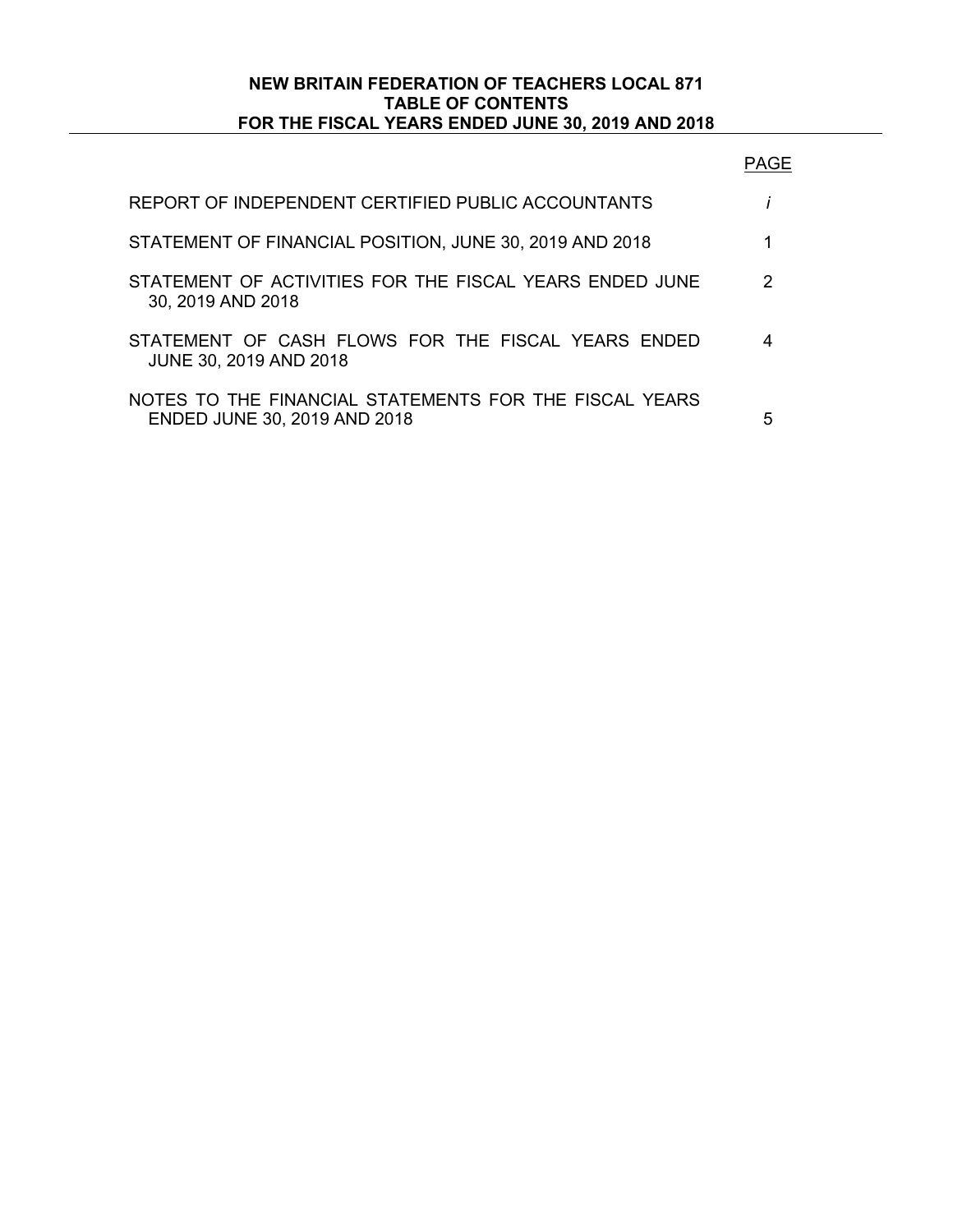

CERTIFIED PUBLIC ACCOUNTANTS 43 Enterprise Drive • Bristol, CT 06010-3990 • 860/582-6715 • Fax 860/585-6339

### *Independent Auditor's Report*

Executive Board New Britain Federation of Teachers, Local 871 PO Box 1521 New Britain, CT 06050

# **Report on the Financial Statements**

We have audited the accompanying financial statements of New Britain Federation of Teachers, Local 871, which comprise the statement of financial position as of June 30, 2019 and 2018, and the related statements of activities and cash flows for the years then ended, and the related notes to the financial statements.

# *Management's Responsibility for the Financial Statements*

Management is responsible for the preparation and fair presentation of these financial statements in accordance with accounting principles generally accepted in the United States of America; this includes the design, implementation, and maintenance of internal control relevant to the preparation and fair presentation of financial statements that are free from material misstatement, whether due to fraud or error.

#### *Auditor's Responsibility*

Our responsibility is to express an opinion on these financial statements based on our audit. We conducted our audit in accordance with auditing standards generally accepted in the United States of America. Those standards require that we plan and perform the audit to obtain reasonable assurance about whether the financial statements are free from material misstatement.

An audit involves performing procedures to obtain audit evidence about the amounts and disclosures in the financial statements. The procedures selected depend on the auditor's judgment, including the assessment of the risks of material misstatement of the financial statements, whether due to fraud or error. In making those risk assessments, the auditor considers internal control relevant to the entity's preparation and fair presentation of the financial statements in order to design audit procedures that are appropriate in the circumstances, but not for the purpose of expressing an opinion on the effectiveness of the entity's internal control. Accordingly, we express no such opinion. An audit also includes evaluating the appropriateness of accounting policies used and the reasonableness of significant accounting estimates made by management, as well as evaluating the overall presentation of the financial statements.

We believe that the audit evidence we have obtained is sufficient and appropriate to provide a basis for our audit opinion.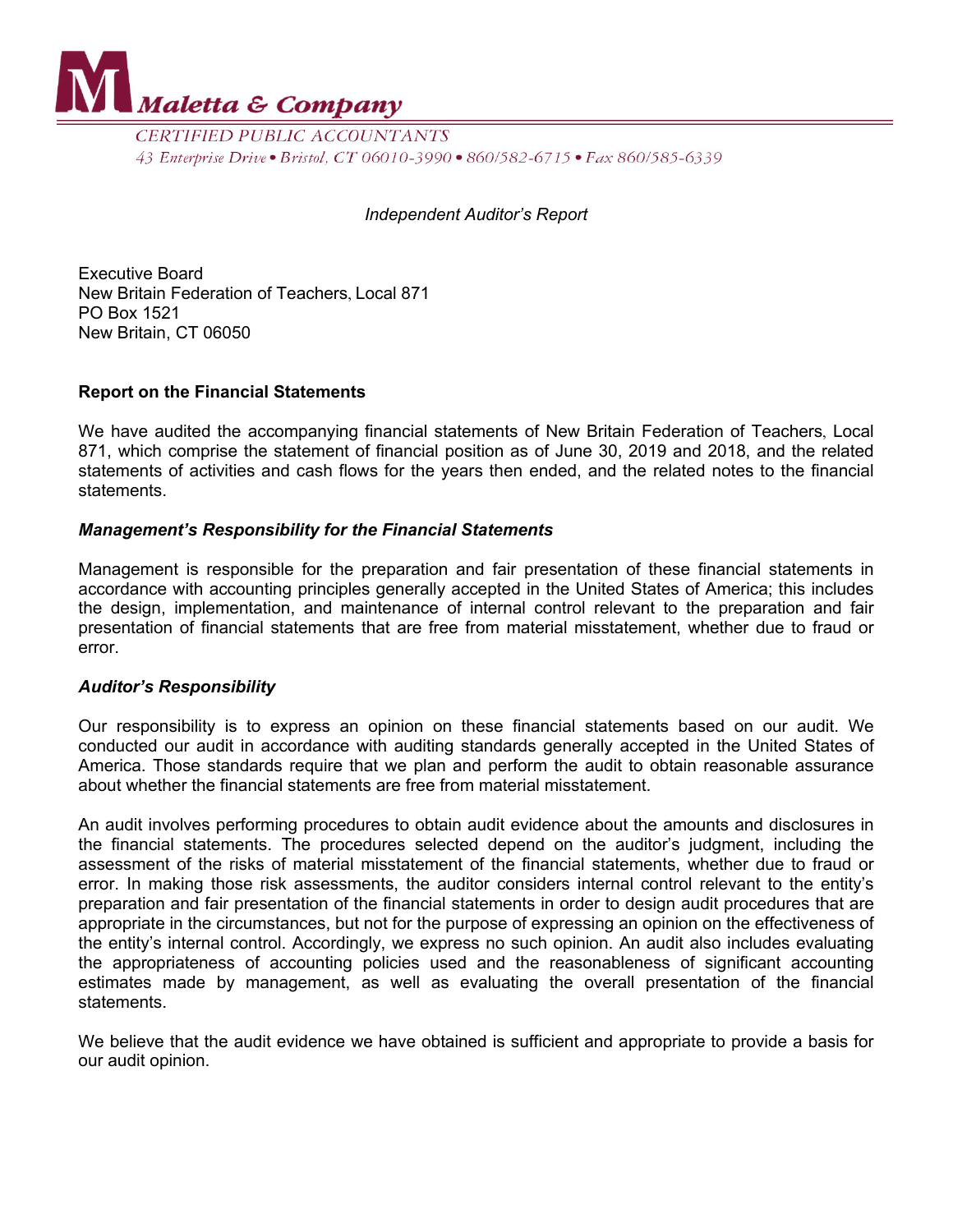# *Opinion*

In our opinion, the financial statements referred to above present fairly, in all material respects, the financial position of New Britain Federation of Teachers, Local 871 as of June 30, 2019 and 2018, and the changes in net assets and its cash flows for the years then ended in accordance with accounting principles generally accepted in the United States of America.

#### *Emphasis of Matter*

As discussed in Note 1 to the financial statements, in 2018 New Britain Federation of Teachers adopted new accounting guidance related to the presentation of financial statements for not-for-profit entities (ASU 2016-14, Not-for-Profit Entities (Topic 958) – *Presentation of Financial Statements of Not-for-Profit Entities*). Our opinion is not modified with respect to this matter.

Molitta - Company Maletta & Company of Company of Company of Company of Company of Company of Company of Company of Company of Co<br>Experimental Company of Company of Company of Company of Company of Company of Company of Company of Company o

Certified Public Accountants

Bristol, Connecticut July 15, 2020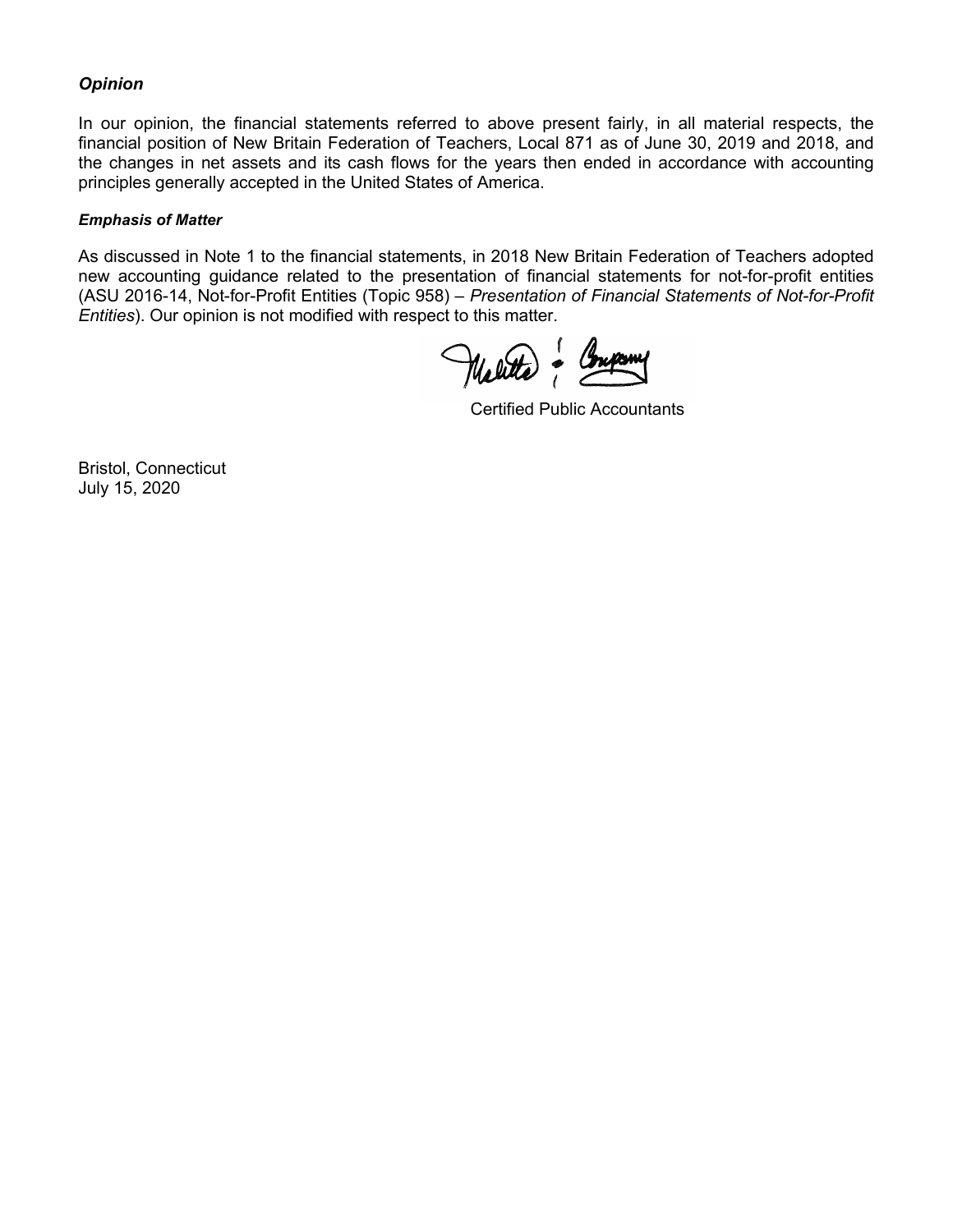# **NEW BRITAIN FEDERATION OF TEACHERS LOCAL 871 STATEMENT OF FINANCIAL POSITION AS OF JUNE 30, 2019 AND 2018**

|                                                | 2019 |          | 2018 |          |  |
|------------------------------------------------|------|----------|------|----------|--|
| <b>ASSETS</b>                                  |      |          |      |          |  |
| <b>Current Assets:</b>                         |      |          |      |          |  |
| Cash - Checking                                | \$   | 96,152   | \$   | 71,943   |  |
| <b>Certificate of Deposit</b>                  |      | 74,987   |      | 75,000   |  |
| <b>Investments</b>                             |      | 163,177  |      | 149,264  |  |
| Dues Receivable                                |      | 61,709   |      | 63,332   |  |
| <b>Accounts Receivable</b>                     |      |          |      |          |  |
| <b>Prepaid Expenses</b>                        |      |          |      |          |  |
| <b>Total Current Assets</b>                    |      | 396,025  |      | 359,539  |  |
| Property and Equipment:                        |      |          |      |          |  |
| <b>Furniture and Equipment</b>                 |      | 6,647    |      | 6,647    |  |
| Less: Accumulated Depreciation                 |      | (6, 647) |      | (6, 647) |  |
| Net Property and Equipment                     |      |          |      |          |  |
| Other Assets:<br><b>Security Deposits</b>      |      |          |      |          |  |
| <b>Total Assets</b>                            | \$   | 396,025  | \$   | 359,539  |  |
| <b>LIABILITIES AND NET ASSETS</b>              |      |          |      |          |  |
| <b>Current Liabilities:</b>                    |      |          |      |          |  |
| <b>Accounts Payable &amp; Accrued Expenses</b> | \$   | 85,891   | \$   | 51,001   |  |
| <b>Payroll Taxes Payable</b>                   |      | 2,443    |      | 1,241    |  |
| <b>Deferred Revenue</b>                        |      |          |      |          |  |
| <b>Total Current Liabilities</b>               |      | 88,334   |      | 52,242   |  |
| Net Assets:                                    |      |          |      |          |  |
| Net Assets without Donor Restrictions          |      | 307,691  |      | 307,297  |  |
| <b>Total Net Assets</b>                        |      | 307,691  |      | 307,297  |  |
| <b>Total Liabilities and Net Assets</b>        | \$   | 396,025  | \$   | 359,539  |  |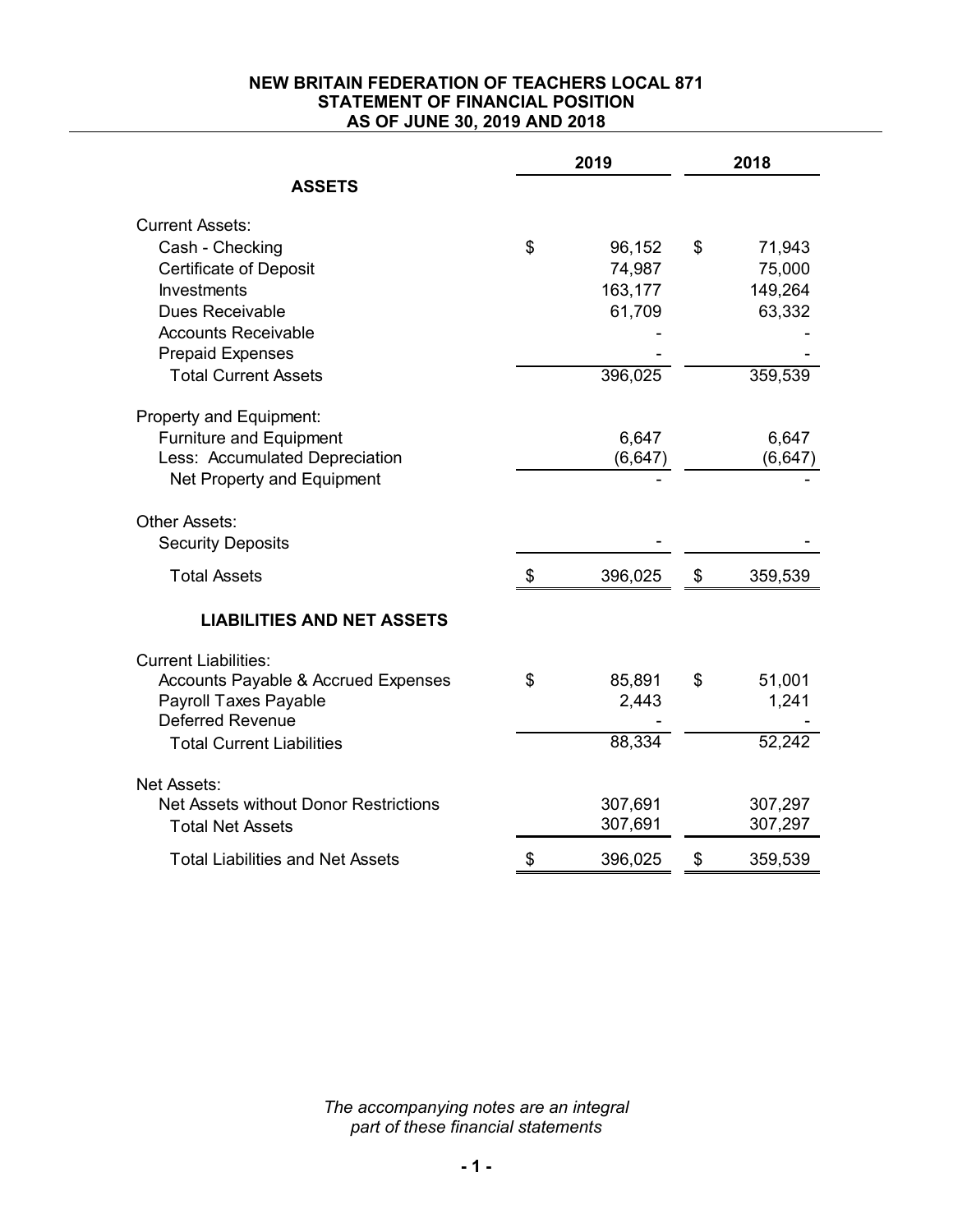#### **NEW BRITAIN FEDERATION OF TEACHERS LOCAL 871 STATEMENT OF ACTIVITIES FOR THE FISCAL YEARS ENDED JUNE 30, 2019 AND 2018**

# **Change in Net Assets Without Donor Restrictions**

|                                      | 2019 |         | 2018 |         |
|--------------------------------------|------|---------|------|---------|
| <b>REVENUE</b>                       |      |         |      |         |
| Dues and Agency Fees                 | \$   | 611,101 | \$   | 632,748 |
| <b>AFT CT Local Assistance</b>       |      |         |      | 11,000  |
| <b>Interest</b>                      |      | 77      |      | 50      |
| <b>Dividends</b>                     |      | 6,732   |      | 7,773   |
| Realized Gain/(Loss)                 |      |         |      |         |
| Unrealized Gain/(Loss)               |      | 7,227   |      | 3,973   |
| Miscellaneous Income                 |      | 19,390  |      | 16,929  |
| <b>Total Revenue</b>                 |      | 644,527 |      | 672,473 |
| <b>EXPENSES</b>                      |      |         |      |         |
| <b>Affiliation Dues:</b>             |      |         |      |         |
| <b>AFT</b>                           |      | 185,051 |      | 187,779 |
| AFT CT                               |      | 207,607 |      | 207,722 |
| AFL-CIO                              |      | 9,141   |      | 8,312   |
| <b>Local Labor Council</b>           |      |         |      |         |
| Union Membership Insurance           |      | 4,331   |      | 4,466   |
| <b>Fidelity Bonding</b>              |      |         |      |         |
|                                      |      | 406,130 |      | 408,279 |
| <b>Personnel Services:</b>           |      |         |      |         |
| Officer & Staff Payroll              |      | 138,647 |      | 137,890 |
| Payroll Tax                          |      | 11,276  |      | 13,311  |
| <b>Fringe Benefits</b>               |      | 3,994   |      | 3,862   |
| <b>Building Rep Stipends</b>         |      | 18,800  |      | 18,725  |
|                                      |      | 172,717 |      | 173,788 |
| <b>Membership Services:</b>          |      |         |      |         |
| <b>Negotiations &amp; Grievances</b> |      | 3,604   |      | 42,261  |
| Audit/Accounting                     |      | 7,326   |      | 7,311   |
| Printing & Postage                   |      | 114     |      | 299     |
| <b>Training and Education</b>        |      |         |      |         |
| Good & Welfare                       |      | 3,164   |      | 4,026   |
| Social                               |      | 9,556   |      | 14,211  |
| Scholarships                         |      | 3,000   |      | 3,150   |
|                                      |      | 26,764  |      | 71,258  |
| Union Governance:                    |      |         |      |         |
| Conferences, Conventions & Meetings  |      | 15,508  |      | 14,033  |
|                                      |      | 15,508  |      | 14,033  |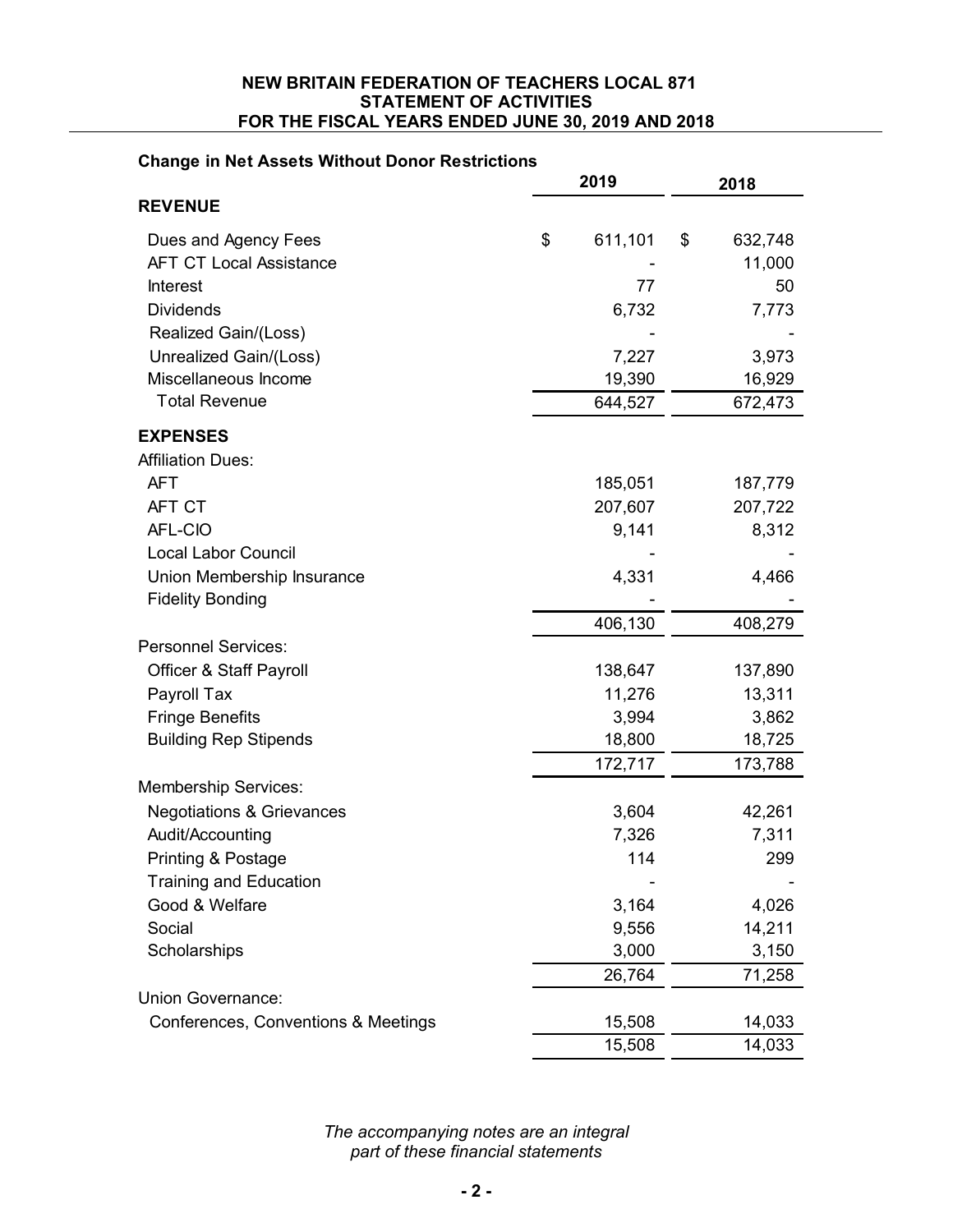# **NEW BRITAIN FEDERATION OF TEACHERS LOCAL 871 STATEMENT OF ACTIVITIES (CONT'D) FOR THE FISCAL YEARS ENDED JUNE 30, 2019 AND 2018**

|                                | 2019 |         | 2018 |           |
|--------------------------------|------|---------|------|-----------|
| <b>EXPENSES (CONT'D)</b>       |      |         |      |           |
| <b>Operating Expenses:</b>     |      |         |      |           |
| <b>Bank Service Charges</b>    | \$   | 48      | \$   | 79        |
| <b>Equipment Leases</b>        |      | 2,053   |      | 2,237     |
| Miscellaneous                  |      | 948     |      | 710       |
| <b>Office Expenses</b>         |      | 5,985   |      | 4,506     |
| Rent                           |      | 10,200  |      | 10,200    |
| <b>Utilities</b>               |      | 3,203   |      | 3,132     |
| Insurance                      |      |         |      |           |
| <b>Office Maintenance</b>      |      | 327     |      | 319       |
| <b>Property Tax</b>            |      | 250     |      | 229       |
|                                |      | 23,014  |      | 21,412    |
| Other:                         |      |         |      |           |
| <b>Depreciation Expense</b>    |      |         |      |           |
|                                |      |         |      |           |
| <b>Total Expenses</b>          |      | 644,133 |      | 688,770   |
| <b>Change in Net Assets</b>    |      | 394     |      | (16, 297) |
| Net Assets - Beginning of Year |      | 307,297 |      | 323,594   |
| Net Assets - End of Year       | \$   | 307,691 | \$   | 307,297   |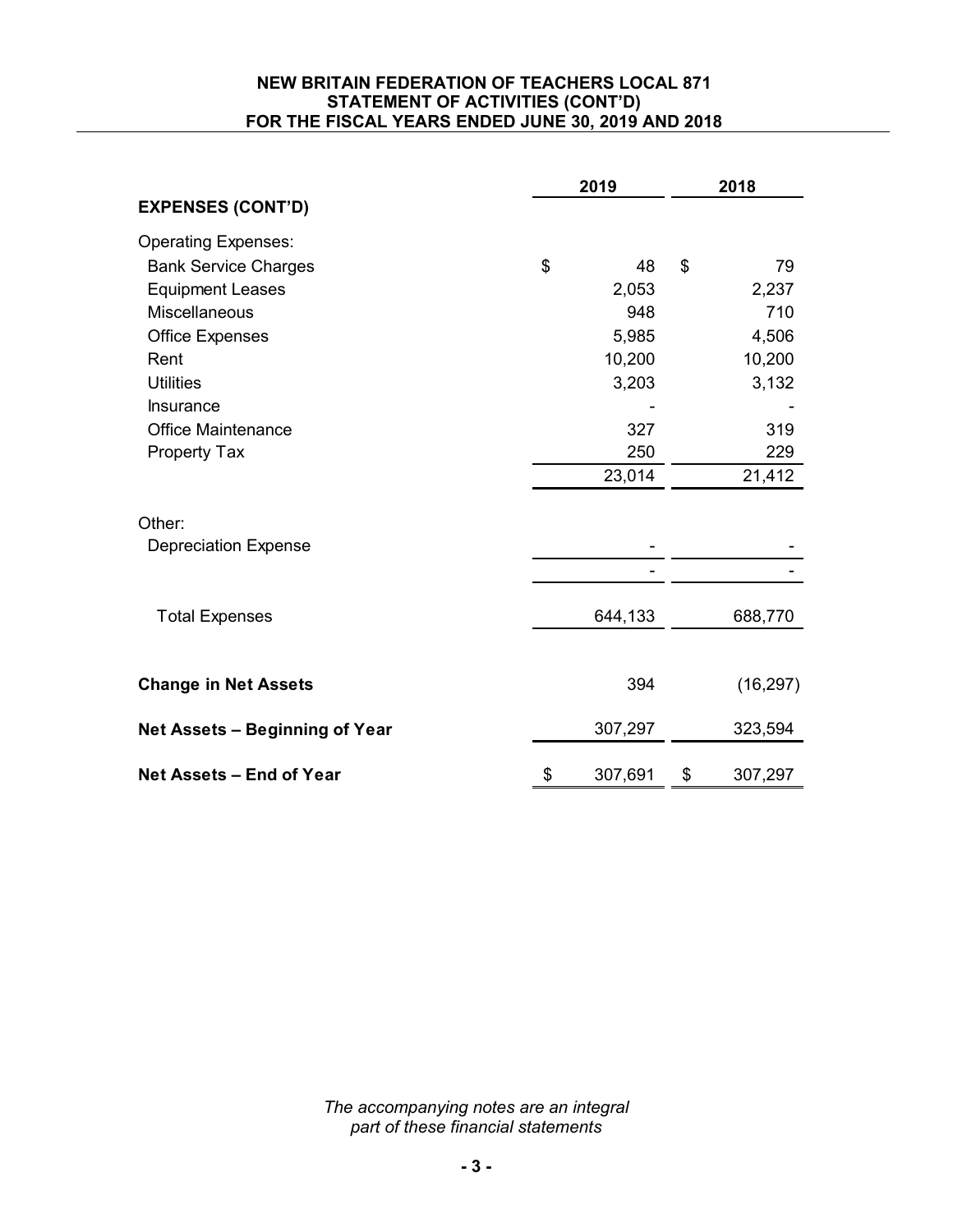# **NEW BRITAIN FEDERATION OF TEACHERS LOCAL 871 STATEMENT OF CASH FLOWS FOR THE FISCAL YEARS ENDED JUNE 30, 2019 AND 2018**

|                                                                                                | 2019 |          | 2018 |           |  |
|------------------------------------------------------------------------------------------------|------|----------|------|-----------|--|
| <b>Cash Flows from Operating Activities:</b>                                                   |      |          |      |           |  |
| Change in Net Assets                                                                           | \$   | 394      | \$   | (16, 297) |  |
| Adjustments to Reconcile Change in Net Assets to Net<br>Cash Provided by Operating Activities: |      |          |      |           |  |
| Depreciation                                                                                   |      |          |      |           |  |
| Net Investment Income                                                                          |      | (13,900) |      | (11, 746) |  |
| <b>Change in Operating Assets &amp; Liabilities</b>                                            |      |          |      |           |  |
| Increase in Prepaid Expenses                                                                   |      |          |      |           |  |
| Increase in Accounts Receivable                                                                |      |          |      | 4,000     |  |
| Increase in Dues Receivable                                                                    |      | 1,623    |      | (522)     |  |
| Decrease in Payroll Taxes Payable                                                              |      | 1,202    |      | 271       |  |
| Increase in Accrued Expenses                                                                   |      | 34,890   |      | 597       |  |
| Decrease in Deferred Revenue                                                                   |      |          |      |           |  |
|                                                                                                |      | 37,715   |      | 4,346     |  |
| Net Cash Provided by Operating Activities                                                      |      | 24,209   |      | (23, 697) |  |
| <b>Cash Flows from Investing Activities:</b>                                                   |      |          |      |           |  |
| <b>Purchase of Investments</b>                                                                 |      |          |      |           |  |
| Purchase of Property and Equipment                                                             |      |          |      |           |  |
| Net Cash Used by Investing Activities                                                          |      |          |      |           |  |
| Net Increase (Decrease) in Cash & Cash Equivalents                                             |      | 24,209   |      | (23, 697) |  |
| CASH AND CASH EQUIVALENTS, BEGINNING OF YEAR                                                   |      | 71,943   |      | 95,640    |  |
| CASH AND CASH EQUIVALENTS, END OF YEAR                                                         | \$   | 96,152   | \$   | 71,943    |  |
|                                                                                                |      |          |      |           |  |
| Supplemental Disclosures of Cash Flow Information:<br>Cash Paid During the Year for:           |      |          |      |           |  |
| <b>Income Taxes</b>                                                                            | \$   |          | \$   |           |  |
| <b>Interest</b>                                                                                | \$   |          | \$   |           |  |
|                                                                                                |      |          |      |           |  |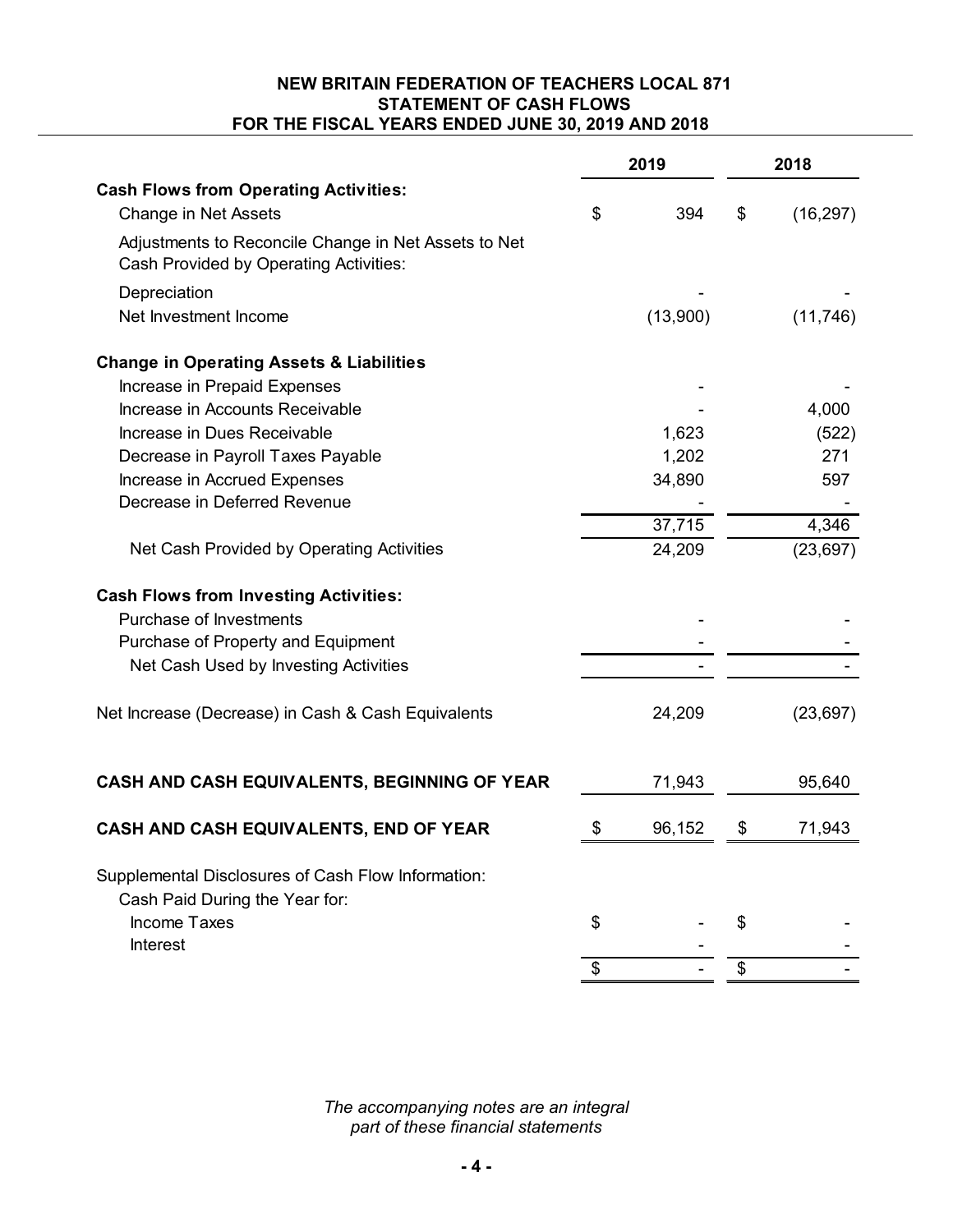# **NOTE 1 - SUMMARY OF SIGNIFICANT ACCOUNTING POLICIES**

The summary of significant accounting policies of the New Britain Federation of Teachers Local 871(NBFT) is presented to assist in understanding NBFT's financial statements. The financial statements and notes are representations of NBFT's management, who is responsible for their integrity and objectivity. These accounting policies conform to accounting principles generally accepted in the United States of America and have been consistently applied in the preparation of the financial statements.

# **Organization**

NBFT is a nonprofit local chapter representing public school teachers in New Britain, Connecticut in affiliation with the American Federation of Teachers, American Federation of Teachers of Connecticut and the Connecticut State AFL-CIO.

# **Basis of Accounting**

NBFT represents its financial statements on the accrual basis of accounting in compliance with accounting principles generally accepted in the United States of America.

#### **Financial Statement Presentation**

The financial statement presentation follows generally accepted accounting principles for Not-For-Profit Entities. Under these provisions, net assets and revenues, expenses, gains and losses are classified based on the existence or absence of donor-imposed restrictions. Accordingly, the net assets of NBFT and changes therein are classified and reported as follows:

Net Assets without Donor Restrictions are not subject to donor-imposed stipulations or the restrictions have expired and may be expended for any purpose in performing the primary objectives of NBFT. These assets may be designated for specific purposes by action of NBFT Officers and Executive Board.

Net Assets with Donor Restrictions are subject to donor-imposed stipulations that can be fulfilled by actions of NBFT or that expire by the passage of time.

Revenues, including promises to give, are reported as increases in net assets without donor restrictions unless use of the related asset is limited by donor or grantor-imposed restrictions. Expenses are reported as decreases in net assets with donor restrictions. Gains and losses on investments and other assets or liabilities are reported as increases or decrease in net assets without donor restrictions unless their use is restricted by explicit donor stipulation or by law. Expirations of net assets with donor restrictions (i.e., the donor-stipulated purpose has been fulfilled and/or the stipulated time period has elapsed) are reported as reclassifications between the applicable classes of net assets. NBFT has no net assets with donor restrictions for the years ended June 30, 2019 and 2018.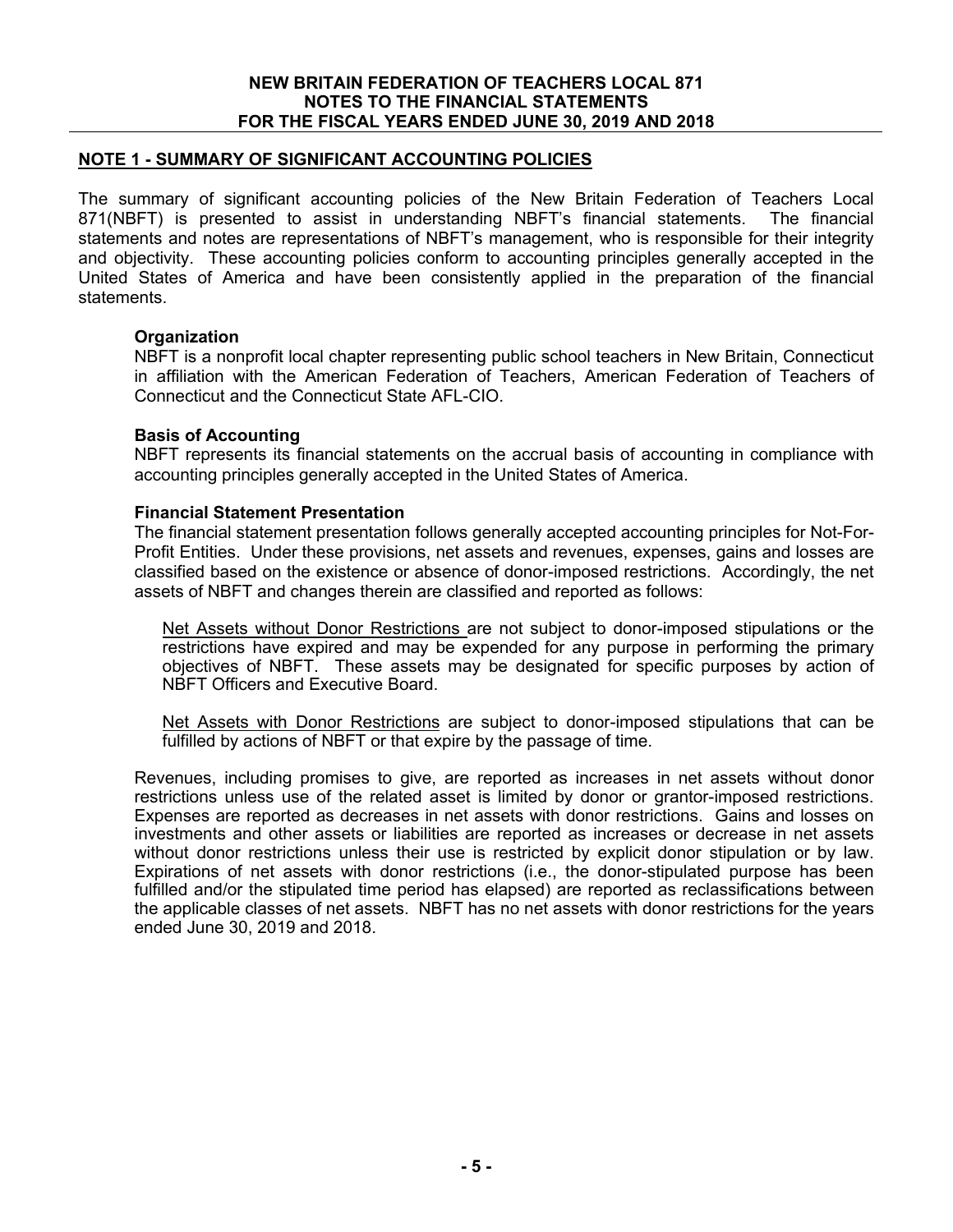# **NOTE 1 - SUMMARY OF SIGNIFICANT ACCOUNTING POLICIES (CONT'D)**

### **Property and Equipment**

NBFT follows the practice of capitalization, at cost, all expenditures for property and equipment in excess of \$1,000. Depreciation is computed utilizing the straight-line method over the estimated useful life of five to ten years.

|                                         | 2019 |       |              |  |    |              |
|-----------------------------------------|------|-------|--------------|--|----|--------------|
|                                         |      |       |              |  |    | Accumulated  |
|                                         |      | Cost  | Depreciation |  |    | Depreciation |
| <b>Furniture and Fixtures Equipment</b> | \$   | 6,647 | \$           |  | \$ | 6,647        |
| <b>Total Property and Equipment</b>     | \$   | 6,647 | \$           |  | \$ | 6,647        |
|                                         |      |       | 2018         |  |    |              |
|                                         |      |       |              |  |    | Accumulated  |
|                                         |      | Cost  | Depreciation |  |    | Depreciation |
| <b>Furniture and Fixtures Equipment</b> | S    | 6,647 | \$           |  | \$ | 6,647        |
| <b>Total Property and Equipment</b>     | \$   | 6,647 | \$           |  | S  | 6,647        |

# **Investments**

NBFT records investments in marketable securities at fair value. Gains or losses from market fluctuations are recognized in the period in which the fluctuations occur. Purchases and sales of securities are reflected on a trade-date basis. Realized gains and losses on sales of securities are based on average cost.

# **Use of Estimates**

The preparation of financial statements in conformity with accounting principles general accepted in United States of America requires management to make estimates and assumptions that affect certain reported amounts and disclosures. Accordingly, actual results could differ from those estimates.

#### **Income Taxes**

The New Britain Federation of Teachers Local 871 is exempt from federal income tax under Section 501(c)(5) of the Internal Revenue Code.

#### **Dues and Agency Fees**

Dues and agency fees are withheld from members' wages by the City of New Britain Board of Education. These amounts are remitted monthly to NBFT during the school year.

#### **Cash and Cash Equivalents**

NBFT considers all higly liquid monetary certificate of deposit instruments purchased with a maturity of six months of less to be cash equivalents.

NBFT's cash balances are insured by the Federal Deposit Insurance Corporation and/or National Credit Union Administration. At times, these balances may exceed the Federal insurance limits; however, NBFT has not experienced any losses with respect to its bank balances in excess of government provided insurance. Management believes that no significant concentration of credit risk exists with respect to these cash balances at June 30, 2019.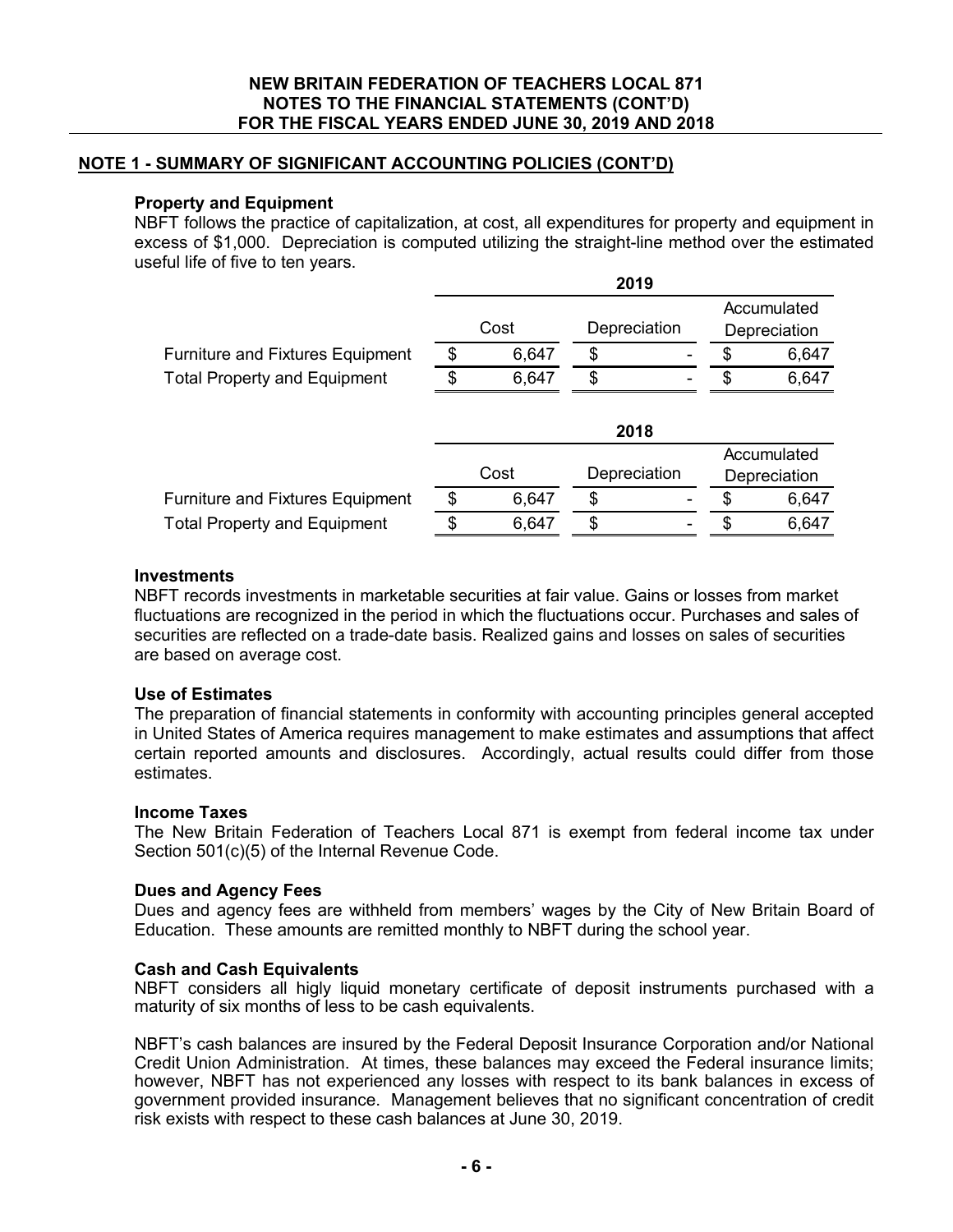# **NOTE 1 - SUMMARY OF SIGNIFICANT ACCOUNTING POLICIES (CONT'D)**

#### **New Accounting Pronouncements**

On August 18, 2016, FASB issued ASU 2016-14, Not-for-Profit Entities (Topic 958) – *Presentation of Financial Statements of Not-for-Profit Entities*. The update addresses the complexity and understandability of net asset classification, deficiencies in information about liquidity and availability of resources, and the lack of consistency in the type of information provided about expenses and investment return. NBFT has adjusted the presentation of these statements accordingly.

#### **Functional Allocation of Expenses**

The costs of providing various programs and other activities have been summarized on a functional basis in the Statement of Activities and in the Statement of Functional Expenses. Expenses are recorded directly to program services or management and general categories based on specific identification. Certain costs have been allocated among program services and management and general categories.

The financial statements report certain categories of expenses that are attributed to more than one program or supporting function. Therefore, expenses require allocation on a reasonable basis that is consistently applied. The expenses are allocated on the basis of estimates of time and effort.

# **NOTE 2 – AVAILIABILITY & LIQUIDITY**

| Cash - Checking        | SS | 96,151  |
|------------------------|----|---------|
| Certificate of Deposit |    | 74,987  |
| Investments            |    | 163,177 |
| Dues Receivable        |    | 61,709  |
|                        |    | 396,024 |

#### **NOTE 3 – FUNCTIONAL EXPENSE**

|                                     |                       | General &      |               |
|-------------------------------------|-----------------------|----------------|---------------|
|                                     | <b>Representation</b> | Administration | Total         |
| <b>Affiliation Dues</b>             | \$<br>406,130         | \$<br>-        | \$<br>406,130 |
| <b>Personnel Services</b>           | 138,174               | 34,543         | 172,717       |
| Operations                          | 18,373                | 4,641          | 23,014        |
| Conferences, Conventions & Meetings | 12,406                | 3,102          | 15,508        |
| <b>Membership Services</b>          | 15,811                | 7,349          | 23,160        |
| Arbitration, Negotiations & Legal   | 3,604                 |                | 3,604         |
|                                     | \$<br>594,498         | \$<br>49,635   | \$<br>644,133 |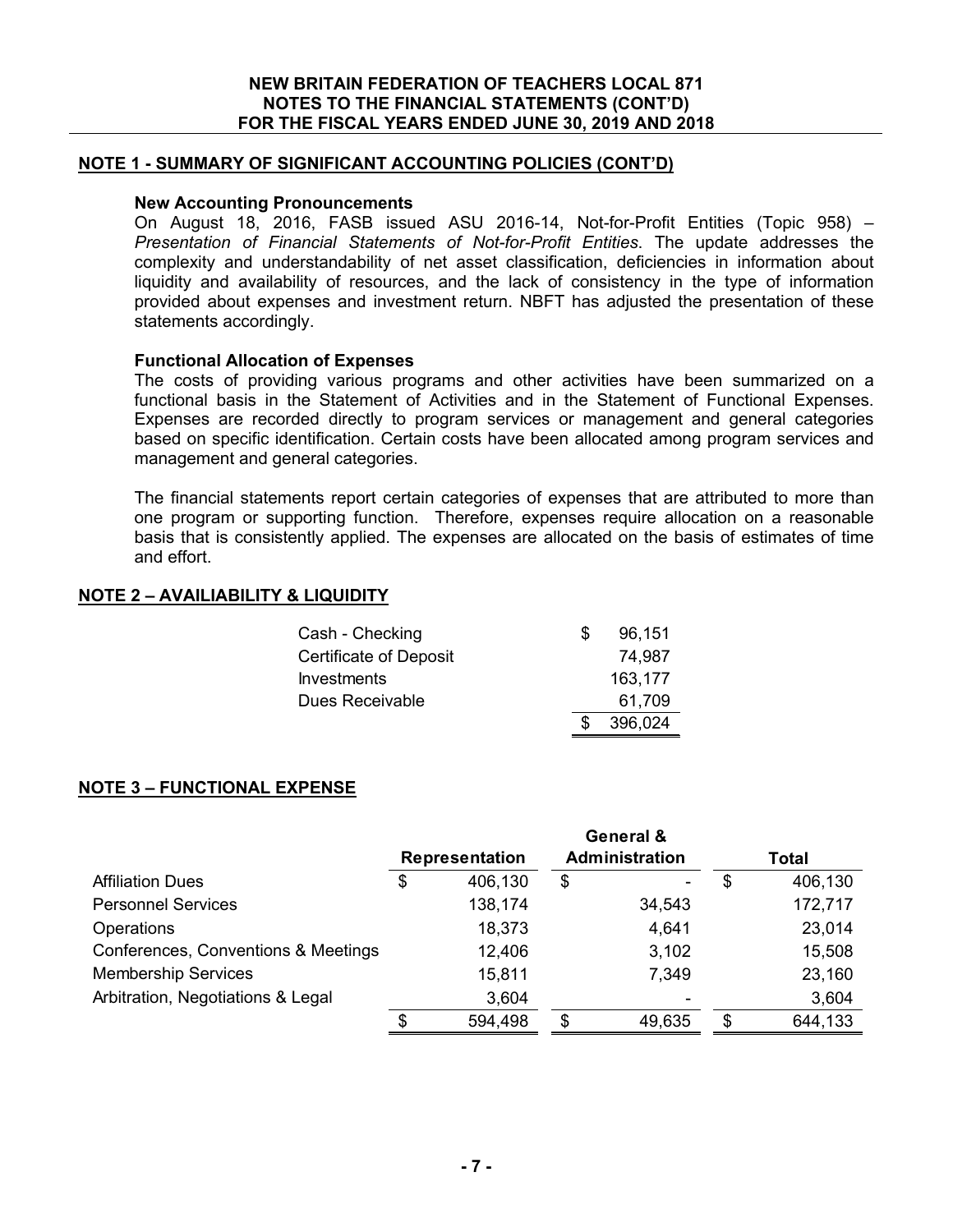# **NOTE 4 – FAIR VALUE OF FINANCIAL INSTRUMENTS**

Financial Accounting Standards Board (FASB), Accounting Standards Codification (ASC) 820, Fair Value Measurements and Disclosures, provides the framework for measuring fair value. That framework provides a fair value hierarchy that prioritizes the inputs to valuation techniques used to measure fair value. The hierarchy gives the highest priority to unadjusted quoted prices in active markets for identical assets or liabilities (Level 1 measurements) and the lowest priority to unobservable inputs (Level 3 measurements). The three levels of the fair value hierarchy under FASB ASC 820 are described below:

- *Level 1* Inputs to the valuation methodology are unadjusted quoted prices for identical assets or liabilities in active markets that NBFT has the ability to access.
- *Level 2* Inputs to the valuation methodology include:
	- Quoted prices for similar assets or liabilities in active markets;
	- Quoted prices for identical or similar assets or liabilities in inactive markets;
	- Inputs other than quoted prices that are observable for the assets or liability:
	- Inputs that are derived principally from or corroborated by observable market data by correlation or other means.

If the asset or liability has a specified (contractual) term, the Level 2 input must be observable for substantially the full term of the assets or liability.

 $2010$ 

*Level 3* – Inputs to the valuation methodology are unobservable and significant to the fair value measurement.

The asset or liability's fair value measurement level within the fair value hierarchy is based on the lowest level of any input that is significant to the fair value measurement. Valuation techniques used need to maximize the use of observable inputs and minimize the use of unobservable inputs.

The following tables sets forth by level, within the fair value hierarchy, NBFT's assets at fair value as of June 30, 2019 and 2018:

|                                                     |           |                                                 | 20 I J                                                                         |         |                                                            |   |                                                 |  |
|-----------------------------------------------------|-----------|-------------------------------------------------|--------------------------------------------------------------------------------|---------|------------------------------------------------------------|---|-------------------------------------------------|--|
|                                                     |           | Fair Value Measurements at Reporting Date Using |                                                                                |         |                                                            |   |                                                 |  |
|                                                     | 6/30/2019 |                                                 | Quoted Prices in<br><b>Active Markets</b><br>for Identical<br>Assets (Level 1) |         | <b>Significant Other</b><br>Observable<br>Inputs (Level 2) |   | Significant<br>Unobservable<br>Inputs (Level 3) |  |
| <b>Washington Mutual Investors</b><br>Bond Fund - A | \$        | 111,123                                         | \$                                                                             | 111,123 | \$                                                         |   | \$                                              |  |
| The Bond Fund of America - A                        |           | 52,054                                          |                                                                                | 52,054  |                                                            |   |                                                 |  |
| 12 Month Certificate of Deposit                     |           | 74,987                                          |                                                                                | 74,987  |                                                            |   |                                                 |  |
|                                                     | \$        | 238,164                                         | \$                                                                             | 238,164 | \$                                                         | ۰ | \$                                              |  |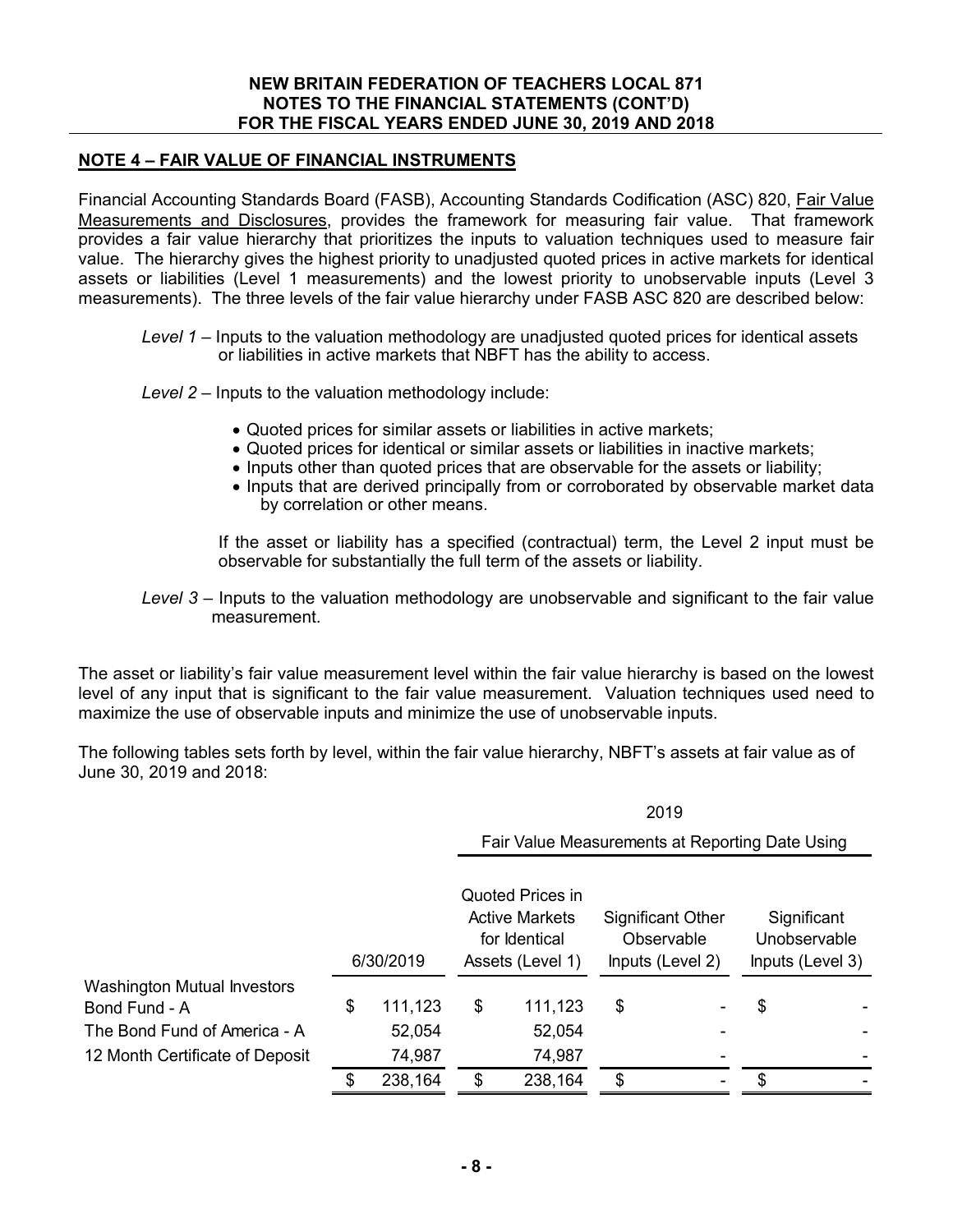# **NOTE 4 – FAIR VALUE OF FINANCIAL INSTRUMENTS(CONT'D)**

|                                    |           |         |                                                                                       |         |                                                     | 2018<br>Fair Value Measurements at Reporting Date Using |                                                 |  |  |
|------------------------------------|-----------|---------|---------------------------------------------------------------------------------------|---------|-----------------------------------------------------|---------------------------------------------------------|-------------------------------------------------|--|--|
|                                    | 6/30/2018 |         | <b>Quoted Prices in</b><br><b>Active Markets</b><br>for Identical<br>Assets (Level 1) |         | Significant Other<br>Observable<br>Inputs (Level 2) |                                                         | Significant<br>Unobservable<br>Inputs (Level 3) |  |  |
| <b>Washington Mutual Investors</b> |           |         |                                                                                       |         |                                                     |                                                         |                                                 |  |  |
| Bond Fund - A                      | \$        | 100,873 | \$                                                                                    | 100,873 | \$                                                  |                                                         | \$                                              |  |  |
| The Bond Fund of America - A       |           | 48,391  |                                                                                       | 48,391  |                                                     |                                                         |                                                 |  |  |
| 12 Month Certificate of Deposit    |           | 75,000  |                                                                                       | 74,987  |                                                     |                                                         |                                                 |  |  |
|                                    |           | 224,264 |                                                                                       | 224,251 | \$                                                  |                                                         | \$                                              |  |  |

# **NOTE 5 – COMMITMENTS**

# **Minimum Annual Lease Payments**

NBFT has entered into two operating lease arrangements. NBFT leases office equipment as well as office space located at 238 South Main Street, New Britain, CT. The minimum annual lease payments are as follows:

| 2019 | \$<br>12,009 |
|------|--------------|
| 2020 | 12,009       |
| 2021 |              |
| 2022 |              |

#### **Rebatable Dues**

Under certain conditions NBFT may be required to rebate a portion of member dues.

# **NOTE 6 – TAXES**

All necessary federal, state, and local tax reports have been filed in a timely and accurate fashion. This includes any reports due to regulatory agencies.

# **NOTE 7 – DATE OF MANAGEMENT'S REVIEW**

Events that occur after the balance sheet date but before the financial statements were available to be issued must be evaluated for recognition or disclosure. The effects of subsequent events that provide evidence about conditions that existed at the balance sheet date are recognized in the accompanying financial statements. Subsequent events which provide evidence about conditions that existed after the balance sheet date require disclosure in the accompanying notes. Management evaluated the activity of NBFT through July 15, 2020, the date which the financial statements were available to be issued, and concluded that no subsequent events have occurred that would require recognition in the financial statements or disclosure in the notes to the financial statements.